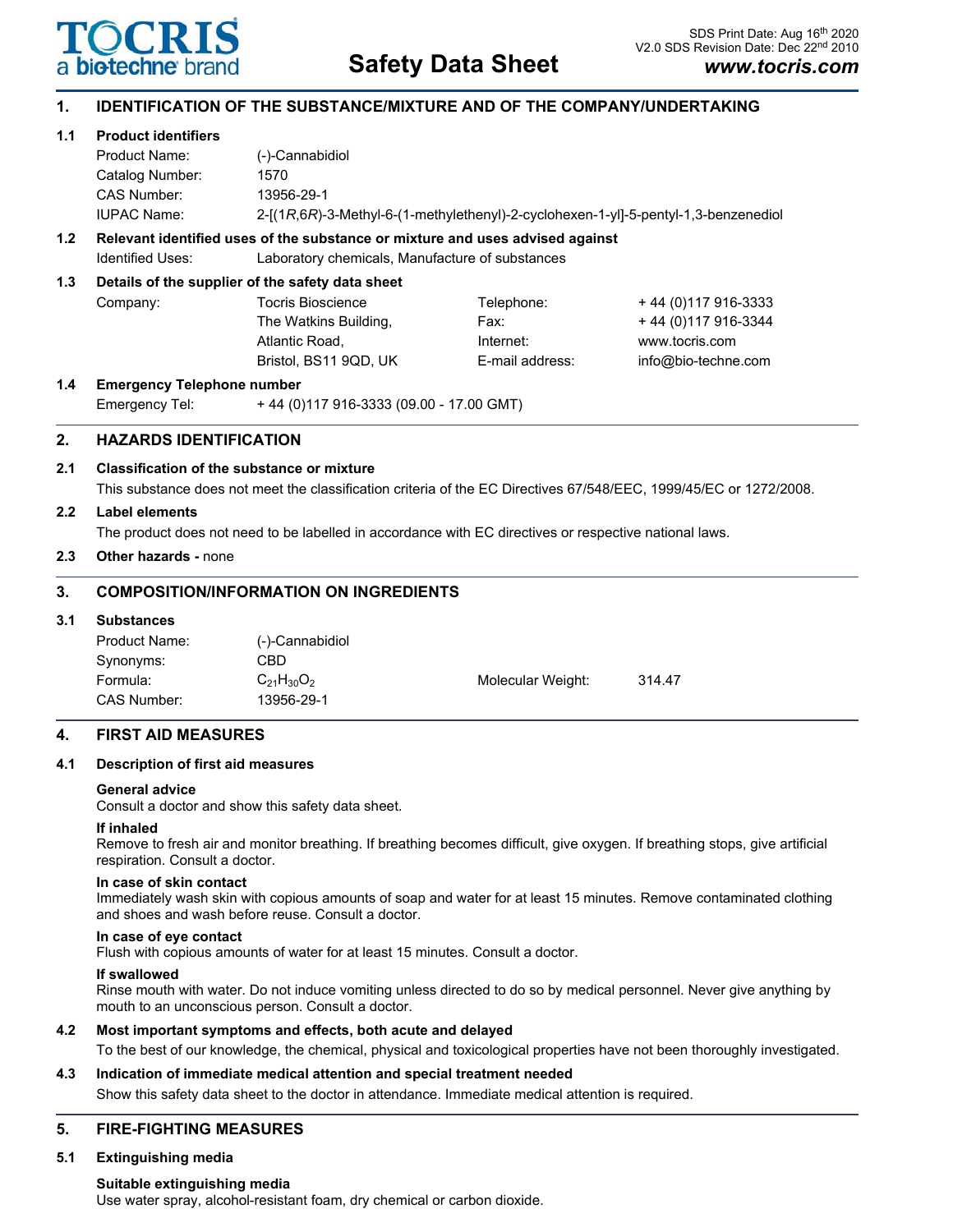# **5.2 Special hazards arising from the substance or mixture** In combustion, may emit toxic fumes.

## **5.3 Precautions for fire-fighters**

Wear suitable protective clothing to prevent contact with skin and eyes and self-contained breathing apparatus.

## **6. ACCIDENTIAL RELEASE MEASURES**

#### **6.1 Personal precautions, protective equipment and emergency procedures**

Do not take action without suitable protective clothing - see section 8 of SDS. Evacuate personnel to safe areas. Ensure adequate ventilation. Avoid breathing vapors, mist, dust or gas.

#### **6.2 Environmental precautions**

Do not let product enter drains.

#### **6.3 Methods and materials for containment and cleaning up**

Cover spillage with suitable absorbent material. Sweep up material and place in an appropriate container. Hold all material for appropriate disposal as described under section 13 of SDS.

#### **6.4 Reference to other sections**

For required PPE see section 8. For disposal see section 13.

# **7. HANDLING AND STORAGE**

## **7.1 Precautions for safe handling**

Use in a chemical fume hood, with air supplied by an independent system. Avoid inhalation, contact with eyes, skin and clothing. Avoid the formation of dust and aerosols. Use in a well-ventilated area. Keep away from sources of ignition. Avoid prolonged or repeated exposure.

#### **7.2 Conditions for safe storage, including any incompatibilities.**

Store in cool, well-ventilated area. Keep away from direct sunlight. Keep container tightly sealed until ready for use. Recommended storage temperature: Store at -20°C

## **7.3 Specific end uses**

Use in a laboratory fume hood where possible. Refer to employer's COSHH risk assessment.

## **8. EXPOSURE CONTROLS/PERSONAL PROTECTION**

#### **8.1 Control parameters**

#### **Components with workplace control parameters** Contains no substances with occupational exposure limit values.

#### **8.2 Exposure controls**

#### **Appropriate engineering controls**

Use in a fume hood where applicable. Ensure all engineering measures described under section 7 of SDS are in place. Ensure laboratory is equipped with a safety shower and eye wash station.

#### **Personal protective equipment**

## **Eye/face protection**

Use appropriate safety glasses.

#### **Skin protection**

Use appropriate chemical resistant gloves (minimum requirement use standard BS EN 374:2003). Gloves should be inspected before use. Wash and dry hands thoroughly after handling.

#### **Body protection**

Wear appropriate protective clothing.

#### **Respiratory protection**

If risk assessment indicates necessary, use a suitable respirator.

## **9. PHYSICAL AND CHEMICAL PROPERTIES**

#### **9.1 Information on basic physical and chemical properties**

| Appearance                | Off White solid   | Vapor pressure            | No data available                                   |  |  |  |
|---------------------------|-------------------|---------------------------|-----------------------------------------------------|--|--|--|
| Odor                      | No data available | Vapor density             | No data available                                   |  |  |  |
| Odor threshold            | No data available | Relative density          | No data available                                   |  |  |  |
| рH                        | No data available | Solubility(ies)           | Soluble to 75 mM in ethanol<br>and to 75 mM in DMSO |  |  |  |
| Melting / freezing point  | No data available | Partition coefficient     | No data available                                   |  |  |  |
| Boiling point / range     | No data available | Auto-ignition temperature | No data available                                   |  |  |  |
| Flash point               | No data available | Decomposition temperature | No data available                                   |  |  |  |
| Evaporation rate          | No data available | Viscositv                 | No data available                                   |  |  |  |
| Flammability (solid, gas) | No data available | Explosive properties      | No data available                                   |  |  |  |
|                           | No data available | Oxidising properties      | No data available                                   |  |  |  |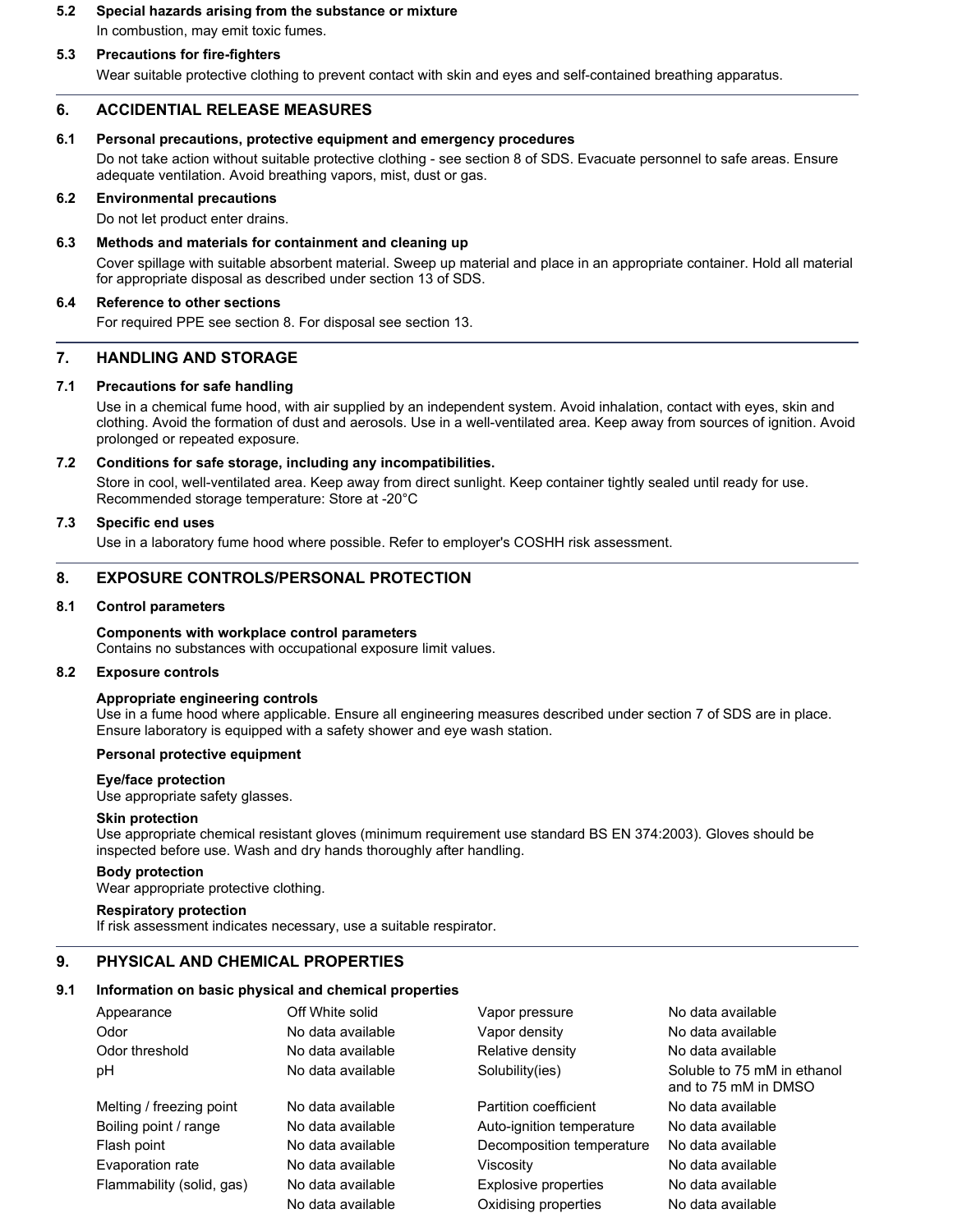Upper / lower flammability or explosive limits

## **9.2 Other safety information**

No data available

## **10. STABILITY AND REACTIVITY**

#### **10.1 Reactivity**

Stable under recommended transport or storage conditions.

#### **10.2 Chemical stability**

Stable under recommended storage conditions.

#### **10.3 Possibility of hazardous reactions**

Hazardous reactions will not occur under normal transport or storage conditions. Decomposition may occur on exposure to conditions or materials listed below.

## **10.4 Conditions to avoid**

Heat, moisture.

### **10.5 Incompatible materials**

Strong acids/alkalis, strong oxidising/reducing agents.

#### **10.6 Hazardous decomposition products**

In combustion may emit toxic fumes. No known decomposition information.

## **11. TOXICOLOGICAL INFORMATION**

#### **11.1 Information on toxicological effects**

#### **Acute Toxicity**

IVN-MUS LD50: 50mg/kg; IVN-DOG LD50: >254kg/mg; ICN-MKY LD50: 212mg/kg; ORL-MKY TDLo: 27gm/kg; ORL-MUS TDLo: 750mg/kg; ORL-MUS TDLo: 50mg/kg; ORL-MUS TDLo: 50mg/kg; DNI-HMN LYM: 100umol/L; MNT-MUS IPR: 200mg/kg; DNI-MUS LNG: 33700nmol/L.

#### **Skin corrosion/irritation**

Classification criteria are not met based on available data

#### **Serious eye damage/irritation**

Classification criteria are not met based on available data

#### **Respiratory or skin sensitization**

Classification criteria are not met based on available data

#### **Germ cell mutagenicity**

Classification criteria are not met based on available data

#### **Carcinogenicity**

Classification criteria are not met based on available data

#### **Reproductive toxicity**

Classification criteria are not met based on available data

#### **Specific target organ toxicity - single exposure** Classification criteria are not met based on available data

**Specific target organ toxicity - repeated exposure** Classification criteria are not met based on available data

#### **Aspiration hazard**

Classification criteria are not met based on available data

#### **Symptoms / Routes of exposure**

Inhalation: There may be irritation of the throat with a feeling of tightness in the chest.

Ingestion: There may be irritation of the throat.

Skin: There may be mild irritation at the site of contact.

Eyes: There may be irritation and redness.

Delayed / Immediate Effects: No known symptoms.

#### **Additional Information**

#### RTECS No: VH1600000

Exposure may cause irritaiton of eyes, mucous membranes, upper respiratory tract and skin. To the best of our knowledge, the chemical, physical and toxicological properties have not been fully investigated

#### **12. ECOLOGICAL INFORMATION**

### **12.1 Toxicity**

No data available

#### **12.2 Persistence and degradability**